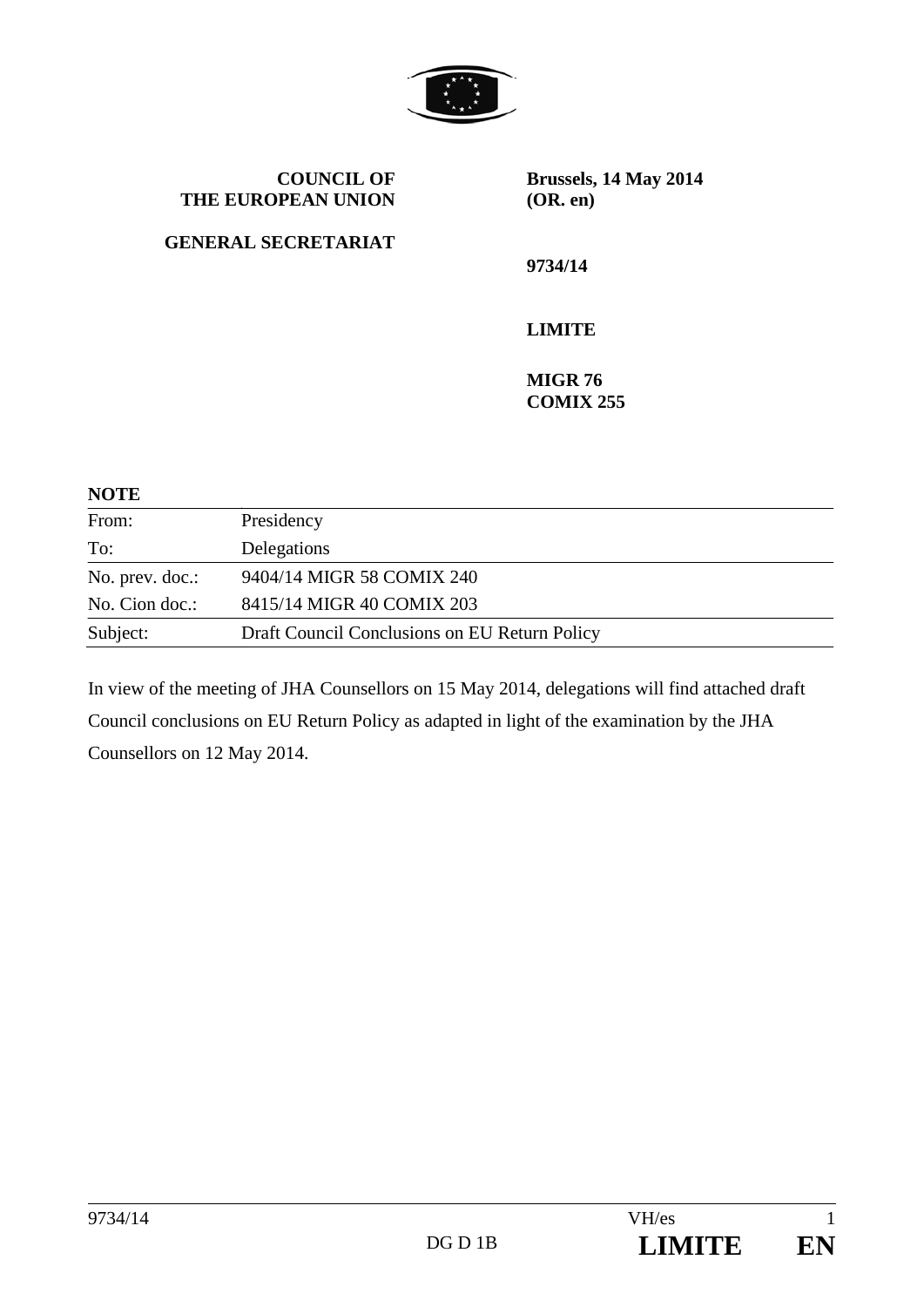## **Draft Council Conclusions on EU Return Policy**

The Council,

Whereas combating illegal immigration is a major migration policy goal of the European Union;

- **Reaffirms** the Council Conclusions of 9/10 June 2011 defining the EU Strategy on Readmission; and the Council Conclusions of 14 April 2014 on the implementation of the Global Approach to Migration and Mobility;
- Recalls that a coherent, credible and effective policy with regard to the return of illegally staying third-country nationals that fully respects human rights and the dignity of the persons concerned, is an **essential** indispensable part of a comprehensive EU migration policy;
- Recalls that return policy is closely interlinked with readmission policy and that both are an integral part of the Global Approach to Migration and Mobility (GAMM), which is the overarching framework for the external aspects of the asylum and migration policy of the European Union.
- **Recalls the assessment made in the United Nations International Law Commission's 8th Report on the expulsion of aliens, in which the UN Special Rapporteur acknowledges that the EU's Return Directive "***contains extremely progressive provisions on such matters that are far more advanced than the norms found in other regions of the world***".**
- Adopts the following conclusions:
- 1. The Council welcomes the Commission's Communication on *EU Return Policy* of 28 March 2014 and supports the overall approach set out in this Communication **pointing out**  suggesting that the focus **should** be placed on a more effective implementation and thorough consolidation of the existing rules rather than embarking on new legislative initiatives.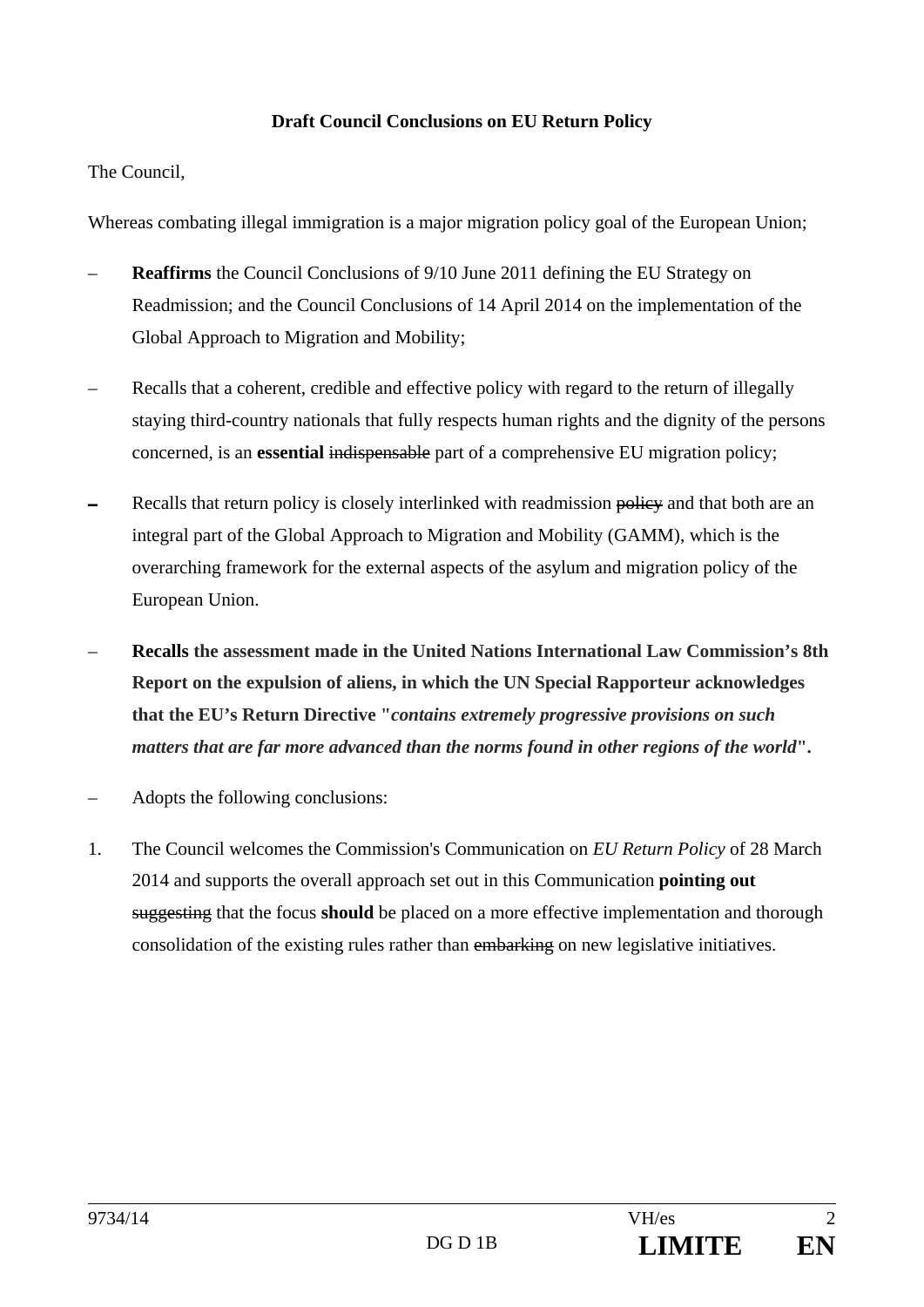- 2. The Council **notes** agrees with the conclusion of the Commission that the protective provisions of the Return Directive have not **only contributed to the protection of returnees, but also, in general, to well-managed return procedures** undermined the efficiency of return procedures and shares the finding **in the Commission Communication** that the main reasons for non-return relate primarily to the lack of cooperation from returnees in the return process and to the subsequent problems in **establishing the identity of** identifying returnees and in obtaining the necessary documentation from third-countries' authorities.
- 3. The Council recalls the tide of criticism by non-EU countries and civil society at the moment of adoption of the Return Directive in 2008 and appreciates the assessment made in the United Nations International Law Commission's 8th Report on the expulsion of aliens, in which the UN Special Rapporteur acknowledges that the EU's Return Directive "*contains extremely progressive provisions on such matters that are far more advanced than the norms found in other regions of the world*".
- 3. **With a view to improving the return rate, the** The Council stresses the importance of a coherent and comprehensive approach towards third countries that do not cooperate in **identifying and** re-admitting their own nationals. In that respect, the Council reaffirms **the value of properly functioning that Readmission Agreements are an essential element for** effective returns as they set out clear obligations and procedures on return and re-admission of illegally staying third-country nationals for both the third-countries and the European Union and its Member States.

**The Council recognizes the key role of countries of transit. The setting up of efficient readmission procedures with these countries contributes to avoid pressure on return systems of Member States. Moreover, efforts should be made, in the framework of cooperation with these countries, to facilitate returns of migrants who are stranded on their territories to the countries of origin.**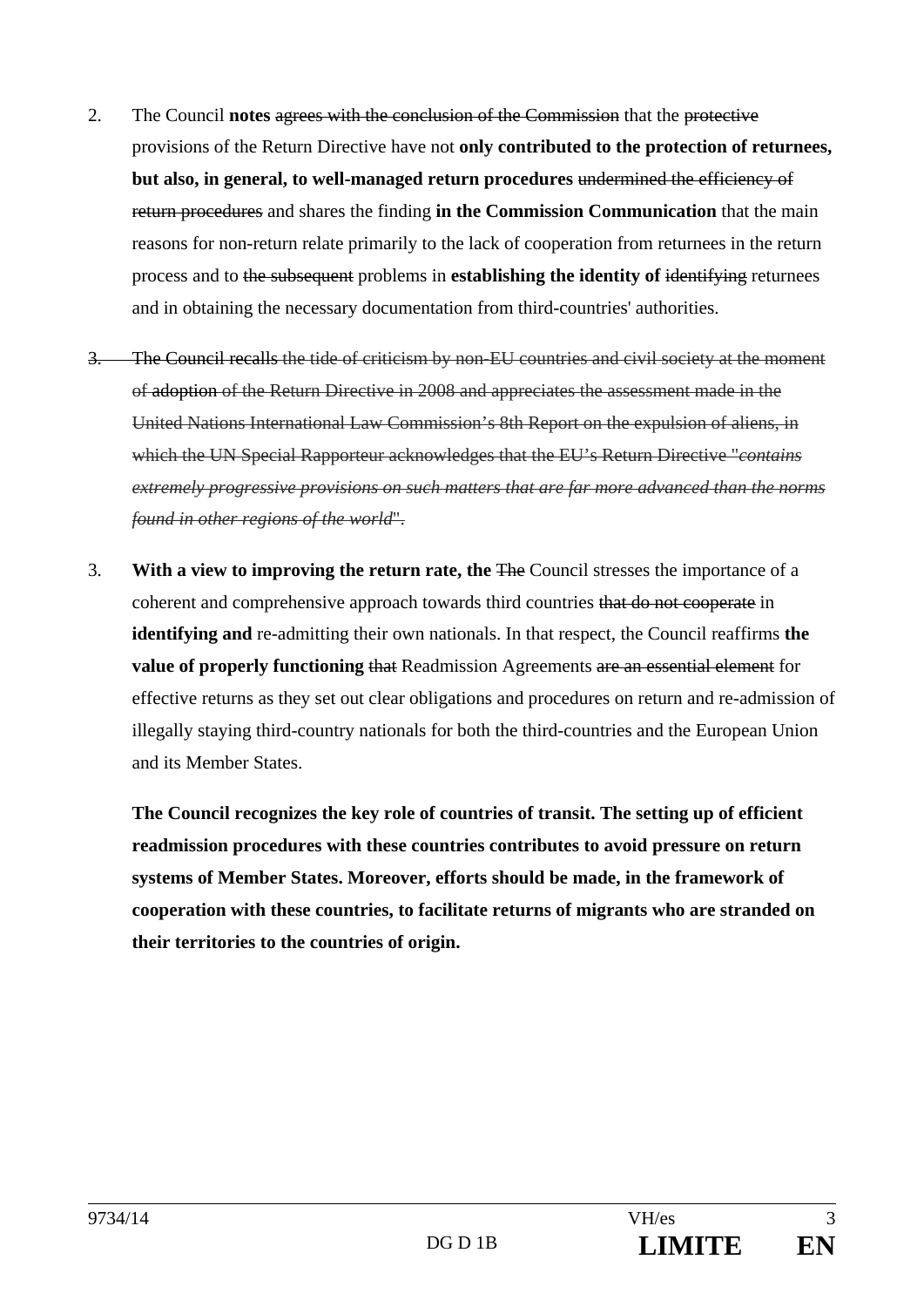- 4. As regards the concrete follow-up measures proposed in the Commission's Communication on *EU Return Policy*, the Council:
- 4.1. Emphasises that a key challenge for a more successful EU return policy should be to **strengthen** establish a better cooperation between the EU and third-countries, in particular as regards identification and documentation of returnees. The Council considers that cooperation on return **between the EU and** with third-countries can take place in bilateral, regional and multilateral frameworks and **should preferably** must always be **built upon** based on shared interests. With a view to contributing to the development of a more coherent and balanced relationship between the EU and relevant third-countries, the Council considers that cooperation must be in keeping with the "more for more" principle **in line with GAMM** and founded on a performance-based approach. At the same time, implementation of cooperation between the EU and third-countries should be flexible and adapted to the specificities of each case.
- 4.2. Recognises that efforts to build capacity in third-countries in the field of return, readmission and reintegration must be stepped up by, for example, improving the ability of the responsible authorities in partner countries to respond in a timely manner to readmission requests, identify the people to be returned and facilitate the issuing of travel documents, as well as to provide**, when** appropriate, assistance and reintegration support to those who are being returned. In this context, the Council stresses that the EU will continue to offer financial support through the newly established Asylum, Migration and Integration Fund to meet the objectives of the EU return policy.

Calls on the Commission to ensure that sufficient financial resources are available under the external cooperation instruments for capacity building in non-EU countries for **relevant**  several aspects of return management in selected third-countries. **In this context, the Council stresses that the EU** will **should continue to offer financial support through the newly established Asylum, Migration and Integration Fund to meet the objectives of the EU return policy.**The Council stresses the need to strengthen the operational aspects of ACP-EU cooperation on readmission **as it is the case with ACP countries**.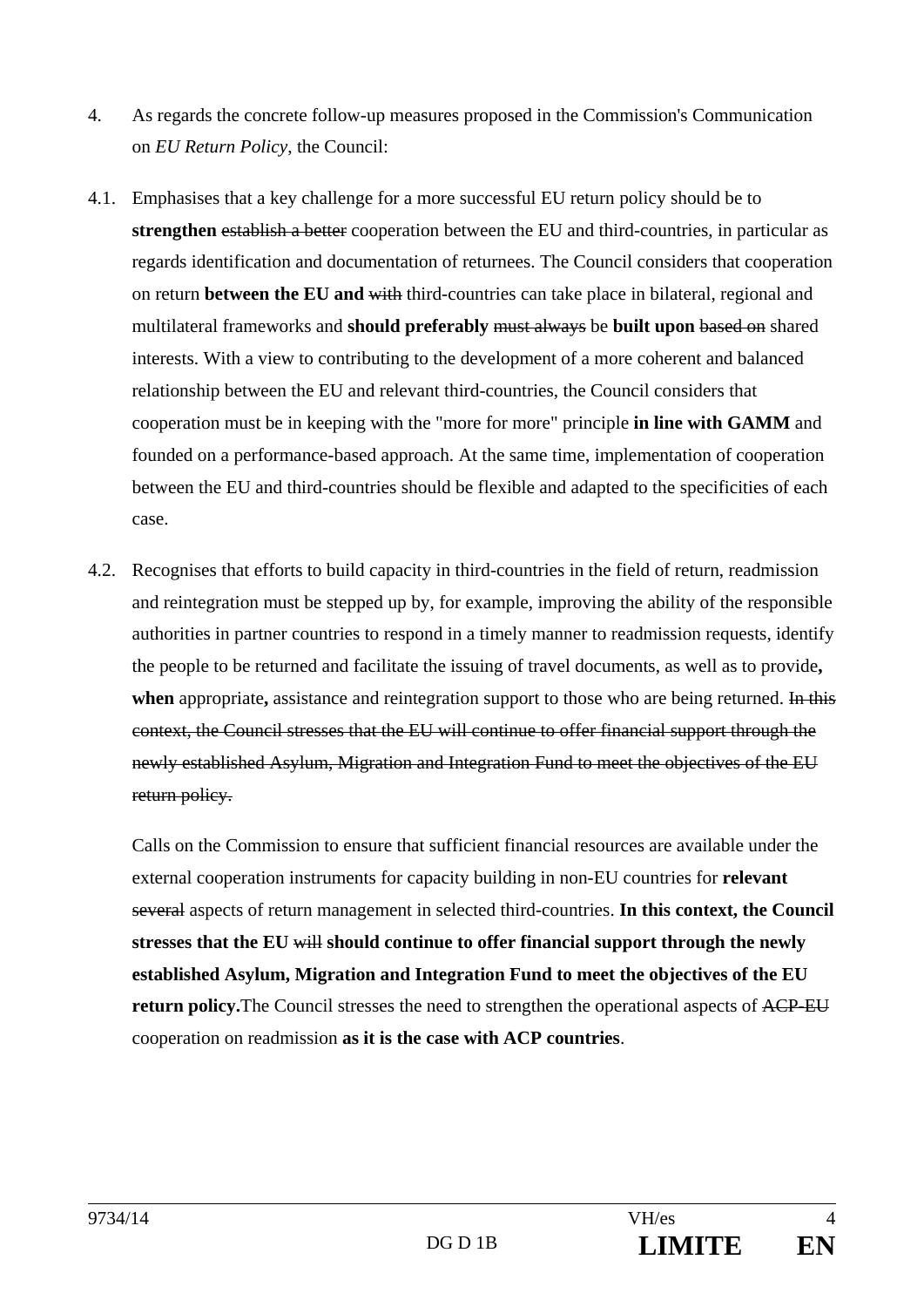- 4.3. Welcomes the Commission's suggestions for **Encourages** further improvement of operational cooperation between Member States, both on the promotion of voluntary return and on more efficient forced return. In this context, the Council underlines the added value of enhanced exchange of best practices between Member States' competent authorities. The Council recognises that voluntary return is **in the interest of both Member States and returnees** a cost-efficient and humane way of return and underlines that voluntary return is the preferred option. At the same time, the Council recognises that voluntary return is not always a viable solution and that a credible **potential resort to** threat of forced **return** removal is an equally important element of **a credible** return policy. In that respect the Council acknowledges that **effective** national forced return monitoring **systems** bodies contribute to correctly executed returns and to protecting the authorities executing the returns from criticism through a system of impartial and objective reporting.
- 4.4. The Council welcomes the enhanced role of the European Migration Network as a platform to **collect and exchange information in order to** facilitate improved cooperation among states and stakeholders in the field of return**. The Council** and invites this forum to examine **how forced return relates to voluntary return, the possible effects of** whether incentives to voluntary return **as potential pull factor for** may trigger an unwanted pull effect for further illegal immigration and **the impact of** whether the strategic use of entry bans may enhance**s on more efficient the efficiency of return policies.**
- 4.5. Reiterates that there is a clear added value in performing certain operational aspects of return jointly at Union level. Against that background, FRONTEX, which has a significant coordination role in this field, should continue to make use of this role in a more proactive manner. Therefore, FRONTEX is invited to further increase **its operational activities by developing** the coordination of Joint Return Operations (JROs) in a way which ensures that the practical needs of participating Member States are effectively met. FRONTEX is also encouraged to **continue** further support**ing** Member States by offering **relevant** training on return issues and to cooperate with third-countries, to make it easier for returnees to obtain the necessary travel documents **for returnees**.